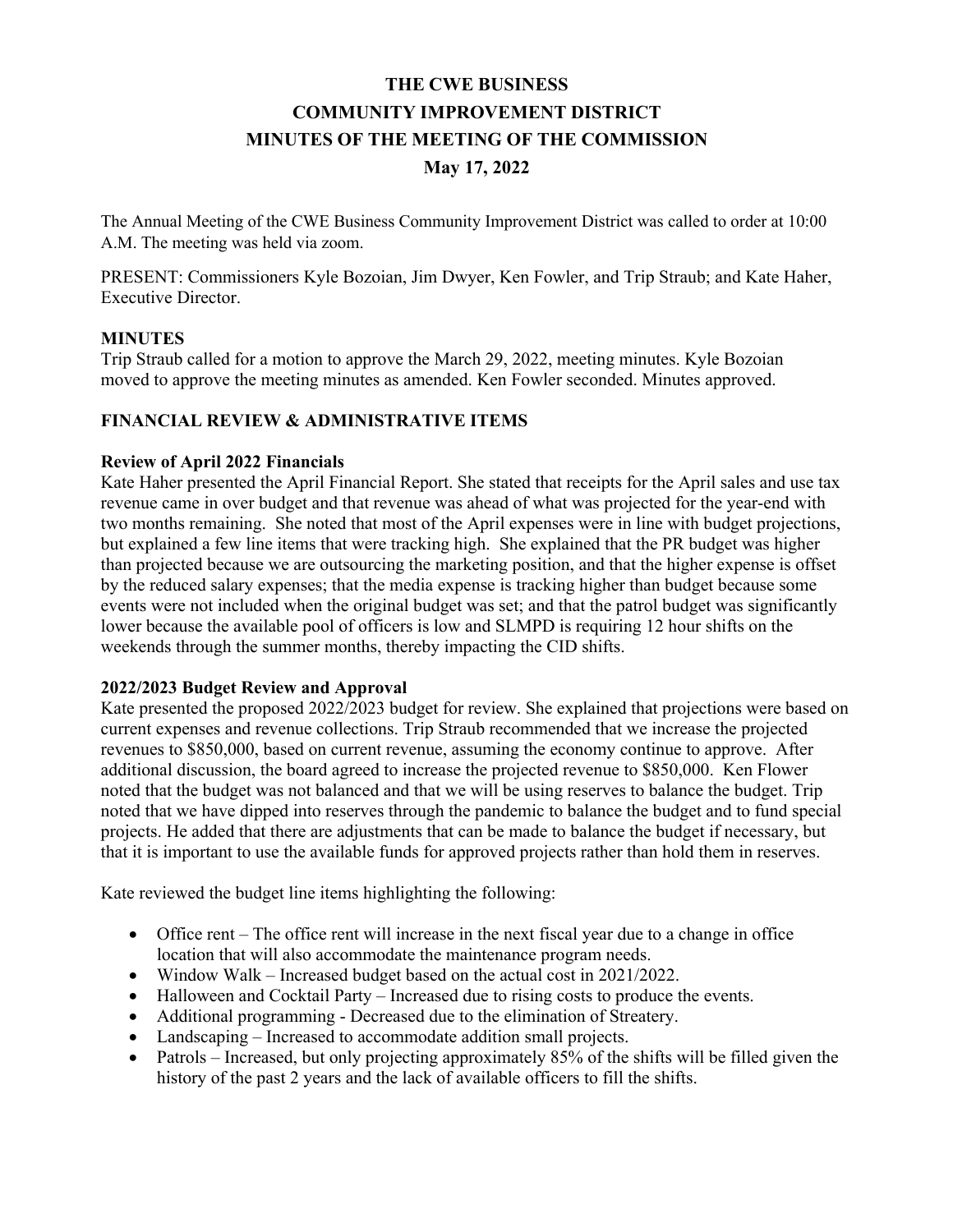Trip suggested that Kate adjust the names of the budget line items to match the line items on the  $P \& L$ .

Kyle Bozoian moved to approve Resolution 2022 -01 - A Resolution of the CWE Business Community Improvement District Adopting an Annual Budget. Jim Dwyer seconded the motion. Motion approved.

#### **Election of Board of Officers**

The following officers were proposed for the 2022/2023 fiscal year. Trip Straub – President Jim Dwyer – Vice President / Secretary Ken Flower - Treasurer

Kyle Bozoian moved to approve Resolution No. 2022-02 A Resolution of the Board of Directors for the CWE Business Community Improvement District Electing Officers. Ken Fowler seconded the motion. Motion approved.

#### **PUBLIC REALM**

#### **Streetscape Project Updates**

Kate reported that the streetscape committee had met with the consultant and reviewed the 50% plans for the 400 block of Euclid, and stated that the committee will continue to meet with the consultants and expects to bring a recommendation to the board in July.

She reported that the power washing of the sidewalks in the CID is about 90% complete, noting the contractor will wrap up the last few sections in the next few days. She added that the businesses have been very appreciative of this effort.

Electrical Installation – The installation of new electrical outlets was approved at the March meeting and timers were requested for both the Maryland and McPherson ends. The addition of the timers is \$8,460.

Tree lighting – Lighting for the trees throughout the CWE was approved at the March meeting. The revised total including lights for all trees at the Maryland and McPherson ends is \$77,000

Street Tree Plan – Kate presented a proposal from Hansen Tree Services to develop a street tree plan for the McPherson corridor. The plan would include a plan for replacing trees, recommended species and maintenance. The cost of this is \$7,000 and the streetscape committee recommends moving forward with the proposal. Trip Straub moved to approve the proposal. Jim Dwyer seconded the motion. Proposal approved.

Replacement of trash cans and liners – Kate presented a proposal for the replacement of trash cans and liners totaling approximately \$18,000. She reported that there are number of cans that need replacement liners and that we have some cans that need to be replaced and noted that she and Sean were developing a count of the total number. She explained that the total would not exceed \$18,000. The board approved the order not to exceed \$18,000.

Striping – Striping of the crosswalks and parking spaces is scheduled the last week in May. This is part of the annual maintenance program.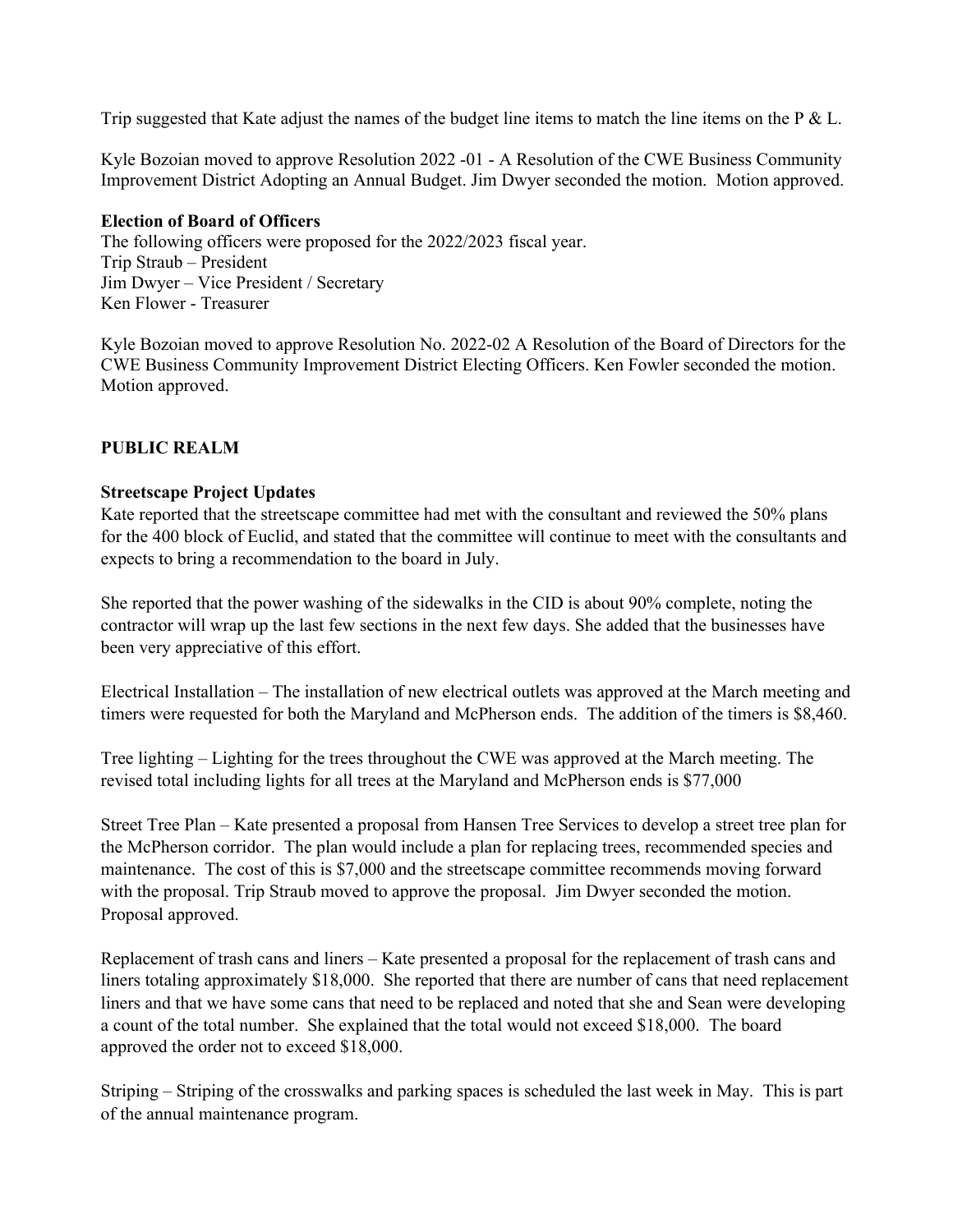## **MARKTING, COMMUNICATIONS AND EVENTS**

## **Marketing & Event Updates**

Kate explained that she had interviewed one candidate for the Marketing and Communications Coordinator and that her qualifications were in line with the duties required of this position. She proposed offering the candidate the position. The board agreed.

Scavenger Hunt – The recent scavenger hunt pulled participants from 27 different zip codes and \$3,750 in gift cards were given to participants.

Shakespeare Festival - Kate advised that she had been contacted by Shakespeare Festival asking the CID to sponsor Shakespeare in the Park. She presented a few options for consideration and explained that she thought the best opportunity for the CID would be to donate gift cards for them to use with their nightly giveaways, which would drive people to the neighborhood before or after the show. The board agreed to provide gift cards as an in-kind sponsorship.

Cocktail Party – She reported that the event is coming together but explained that there have been some challenges due to increased cost, limited staffing and scheduling. She noted that because staffing was an issue, there will be fewer booths and fewer participants in the Cocktail Competition, but that they were opening that up to residents and other participants.

Fitness at the Fountain – Kate stated that she had not been able to get interest from the businesses in the CID to run the Fitness at the Fountain this summer. She believe lack of staffing was most likely the reason, but that it had been hard to connect with the fitness businesses.

Art Stool – Kate reported that the first art stroll was scheduled for the following weekend and the galleries are looking forward to it. She added that galleries are also committed to a joint gallery night in September and would like support from the CID to hold a bigger event on McPherson. Kate explained that she thought this was a good idea, but that if this were to be considered, they would need to ensure additional programming as part of the event to really make an event out of it.

## **OTHER BUSINESS**

Kate explained that Mike's Bikes expressed concerns about closing Euclid for the Cocktail Party and the Streatery, claiming that it was unfair to close the street for one business over another. Kate said that she explained that the intent of the Streatery was to bring more people and vitality to the CWE and not to hurt any business. Kate explained that she had made a number of adjustments to the Streatery in 2021 in order to accommodate all businesses, such as starting later at the south end, and stated that she would be reaching out to other retailers about the issue in order to make a decision about the Meet in the Street events. Kyle Bozoian noted that MAC Properties had not heard from Mike's Bikes on the issue and believes the CID should move forward with the event. Kate explained that the event evolved last year, and will continue to evolve as we evaluate after each event.

Trip updated the board about the potential opportunity for the parking lot between McPherson and Washington on Euclid, noting that he had heard back from Pete Rothchild and learned that the lot was for sale but that they were looking for a residential developer and that it was priced with that in mind.